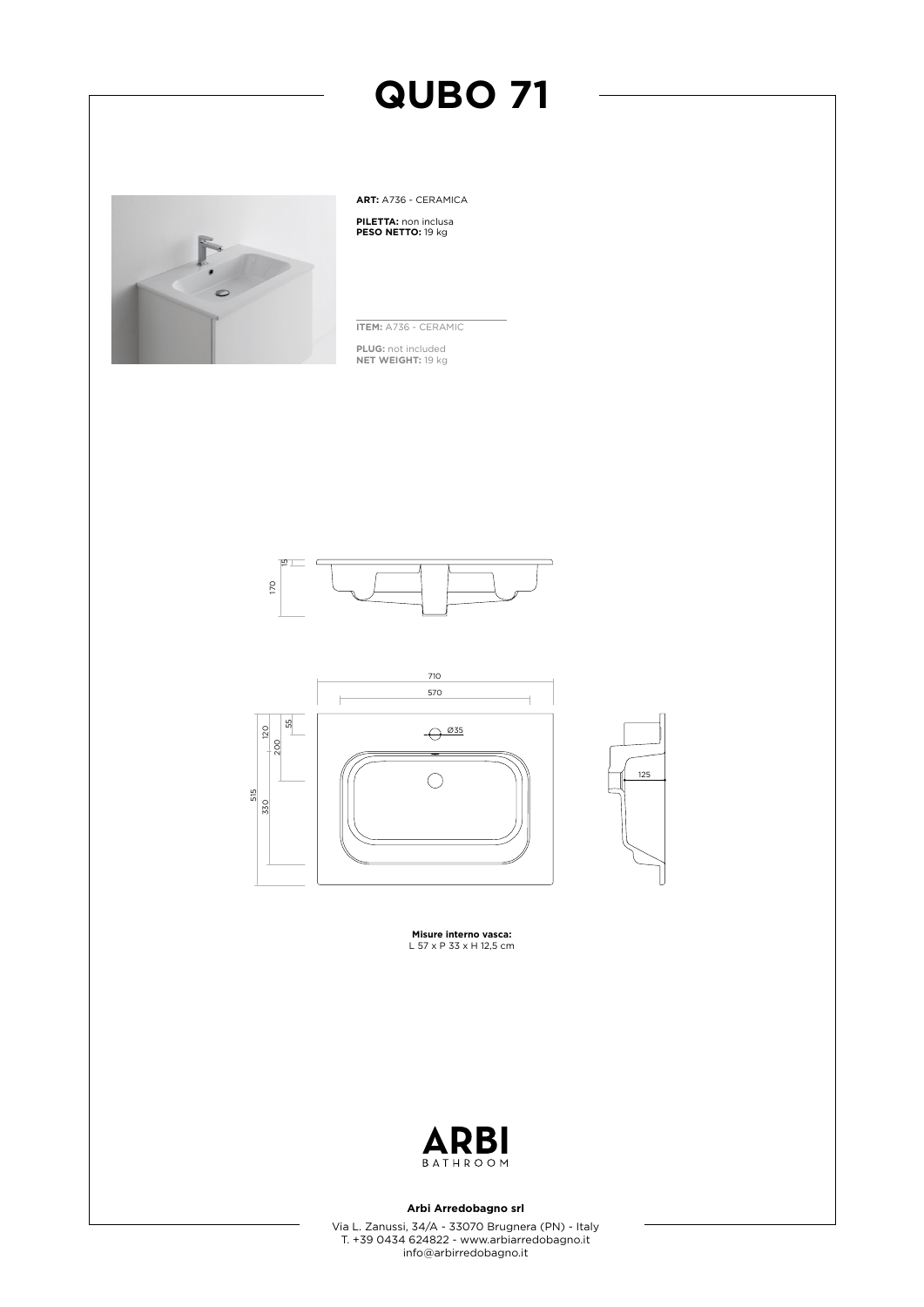

**ART:** A737 - CERAMICA **PILETTA:** non inclusa **PESO NETTO:** 22 kg

**ITEM:** A737 - CERAMIC

**PLUG:** not included **NET WEIGHT:** 22 kg





**Misure interno vasca:** L 57 x P 33 x H 12,5 cm



### **Arbi Arredobagno srl**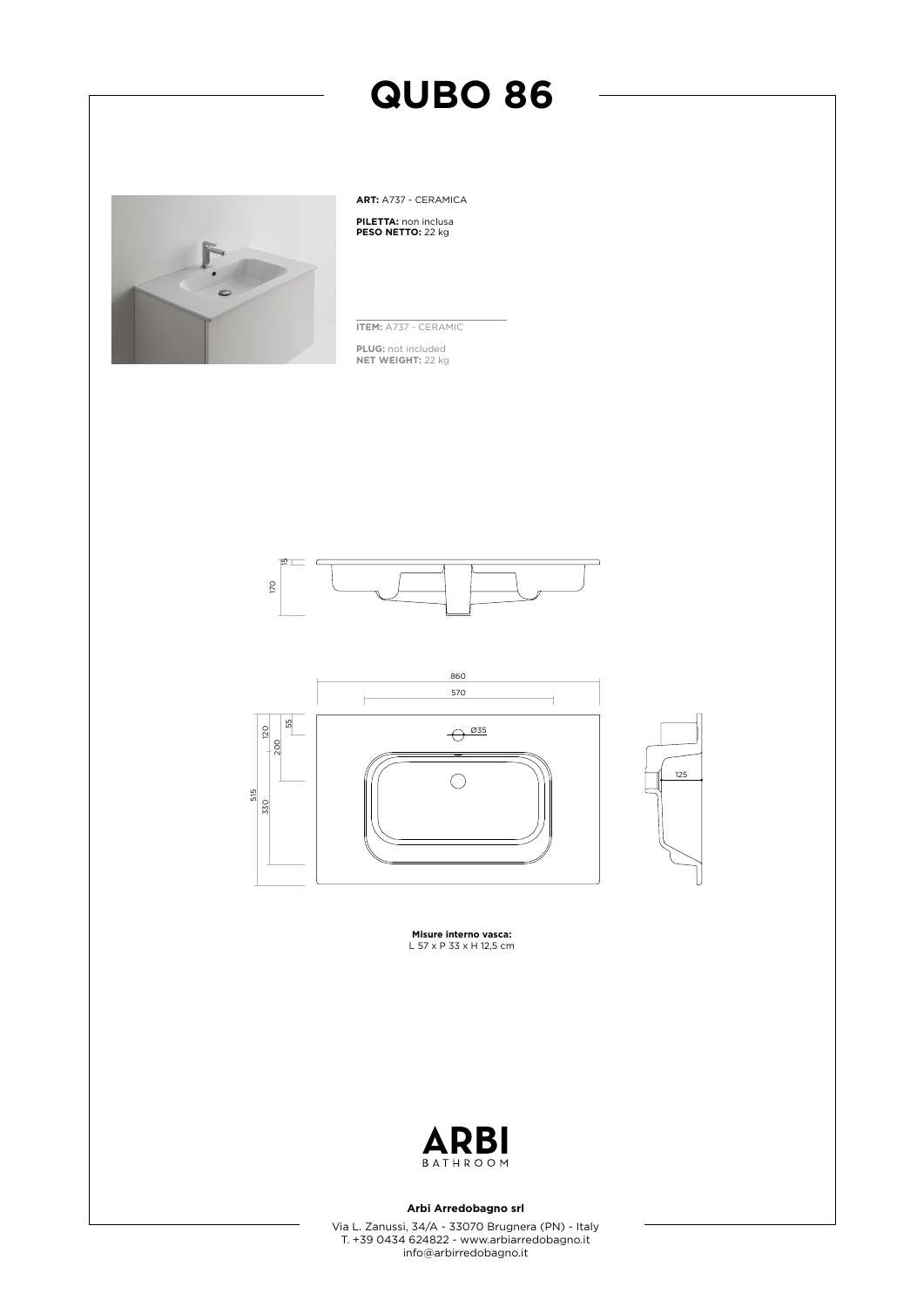

**ART:** A738 - CERAMICA **PILETTA:** non inclusa **PESO NETTO:** 25 kg

**ITEM:** A738 - CERAMIC

**PLUG:** not included **NET WEIGHT:** 25 kg







**Misure interno vasca:** L 57 x P 33 x H 12,5 cm



### **Arbi Arredobagno srl**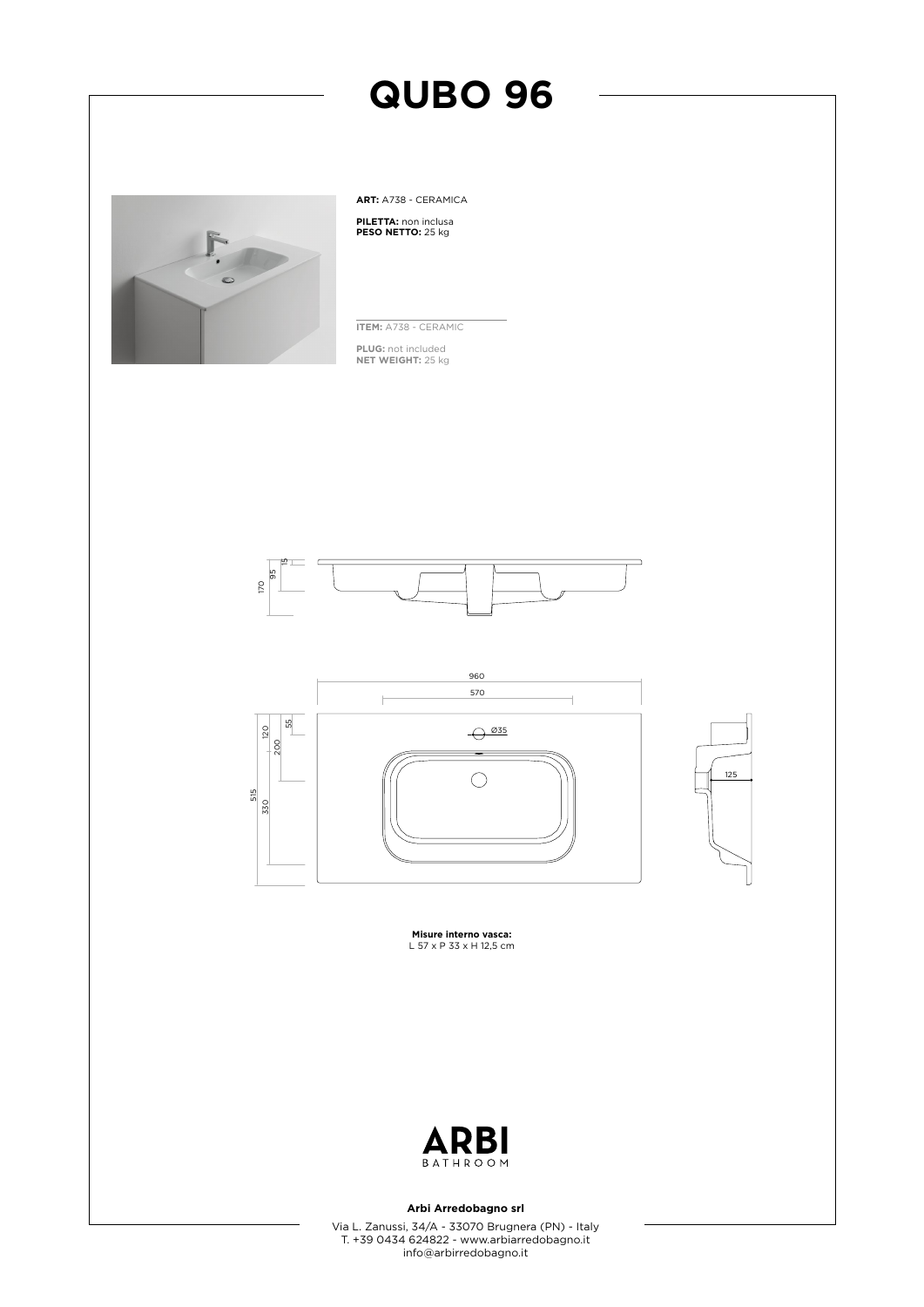

**ART:** A739 - CERAMICA **PILETTA:** non inclusa **PESO NETTO:** 27 kg

**ITEM:** A739 - CERAMIC

**PLUG:** not included **NET WEIGHT:** 27 kg





**Misure interno vasca:** L 57 x P 33 x H 12,5 cm



### **Arbi Arredobagno srl**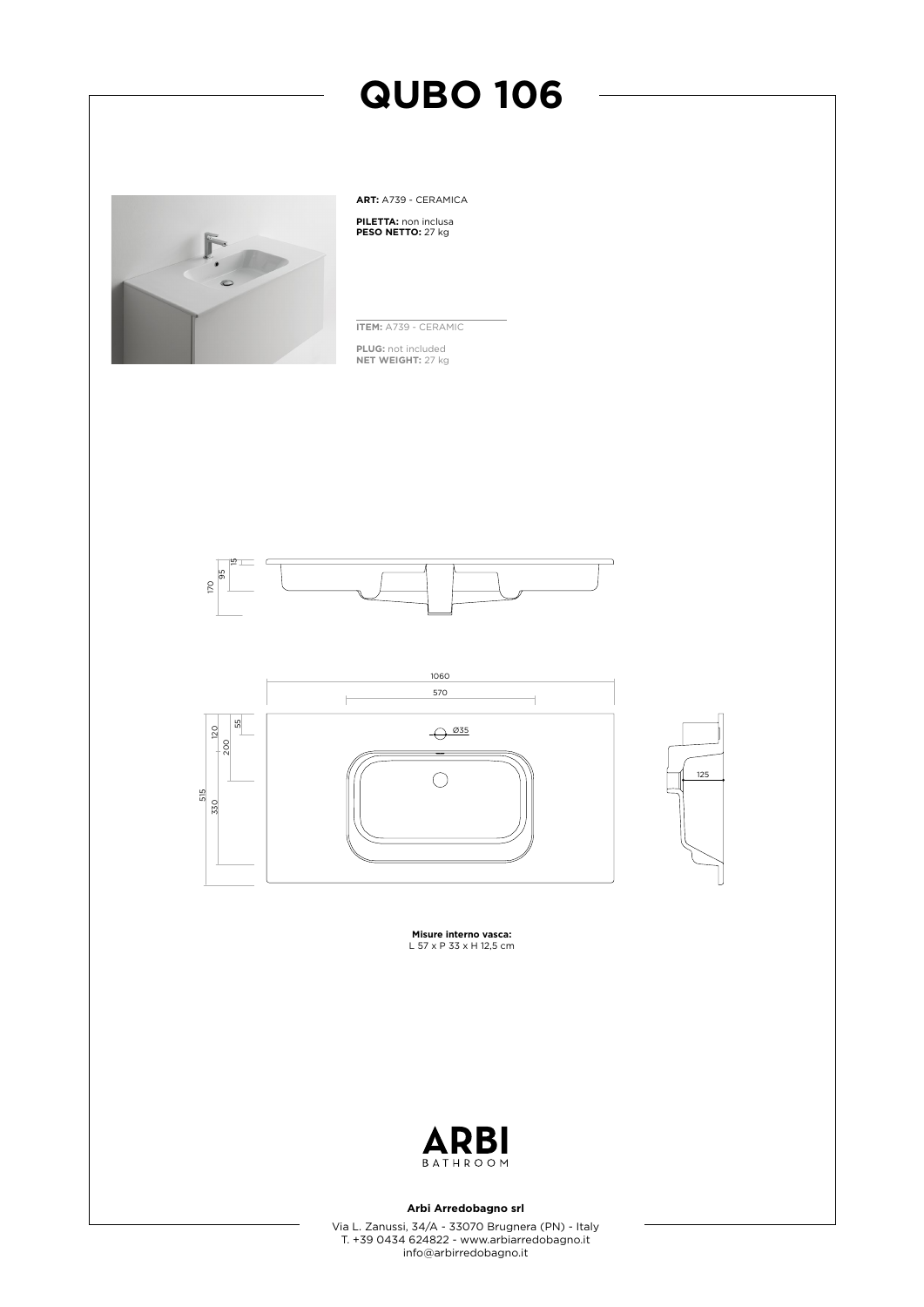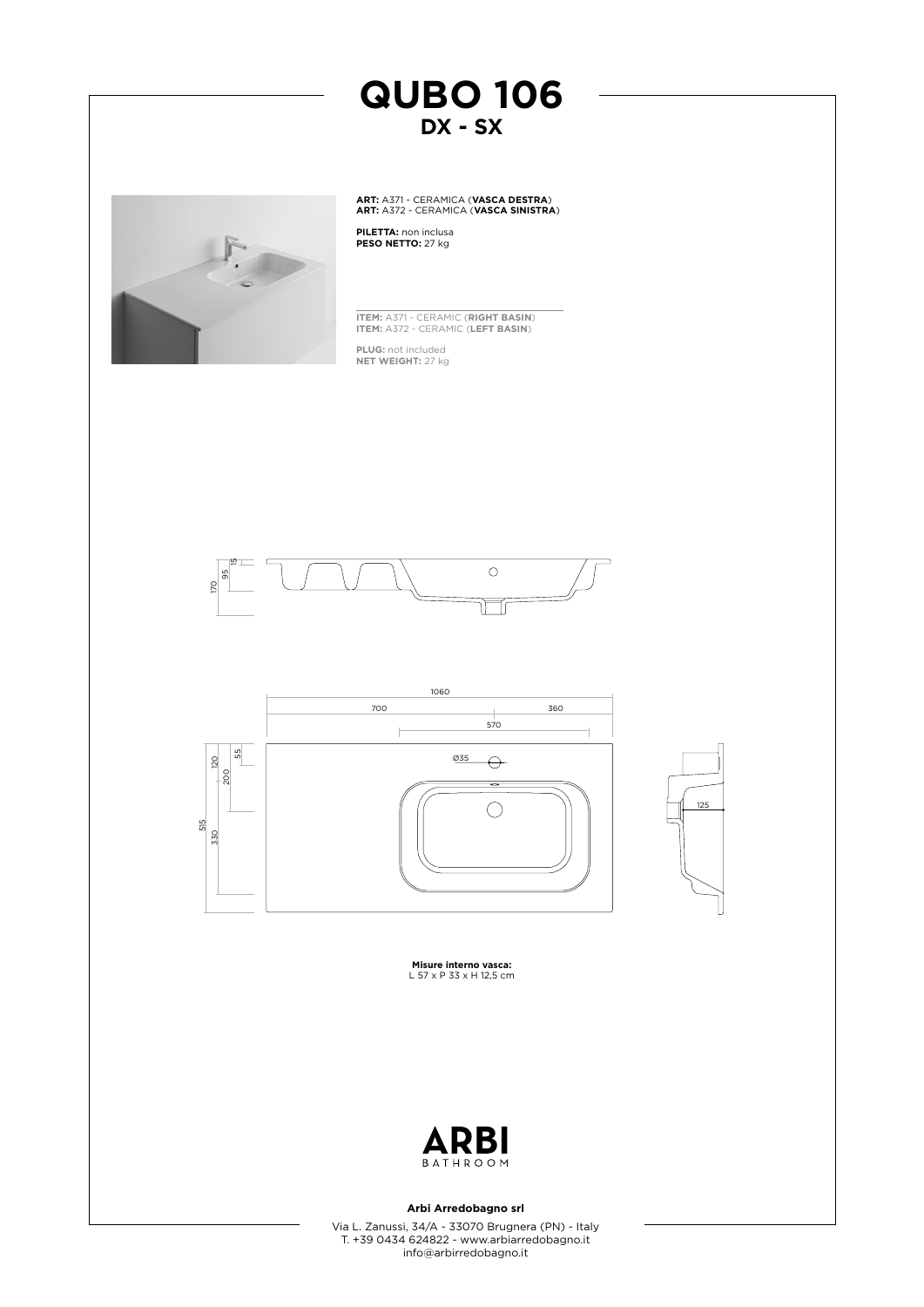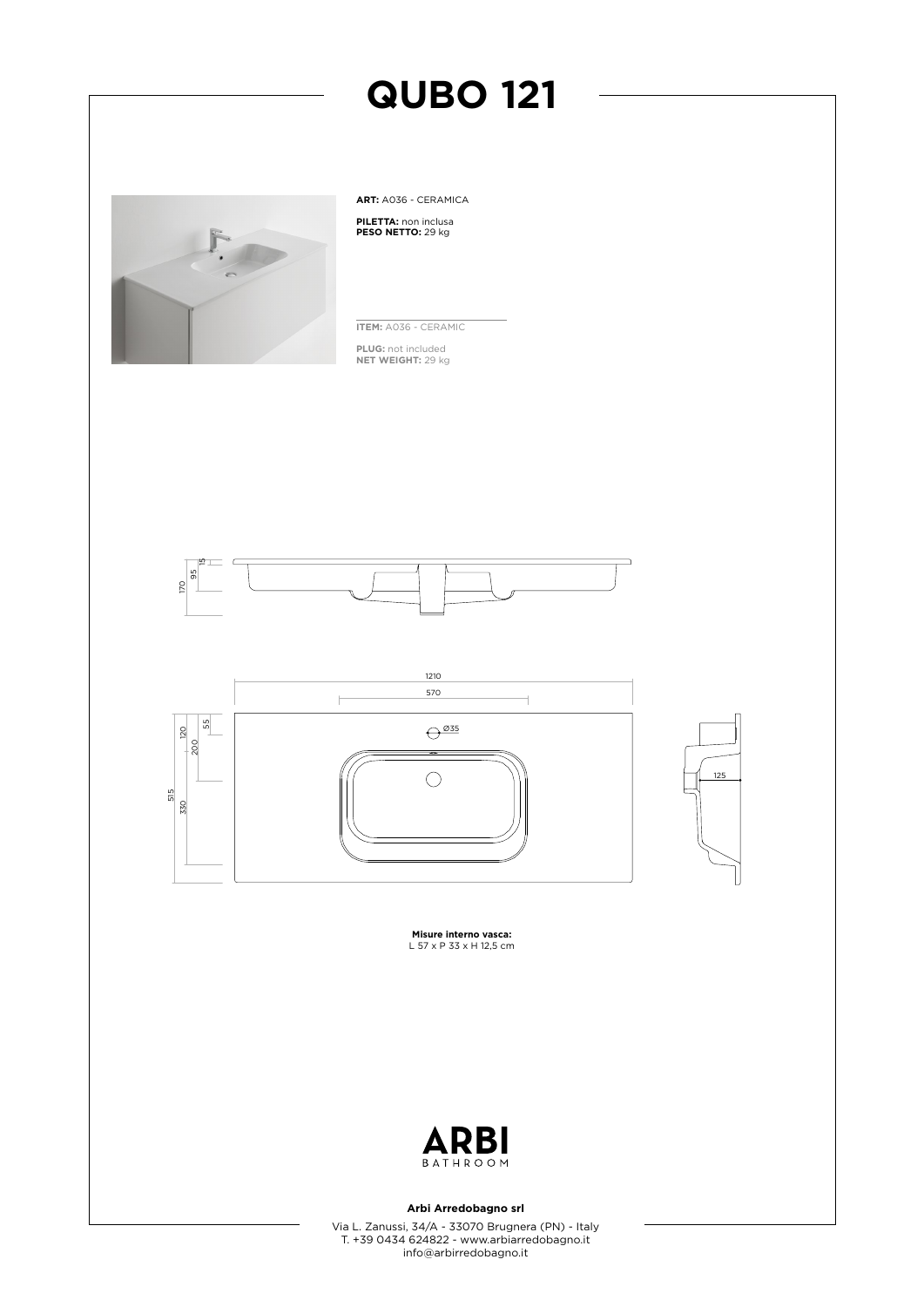